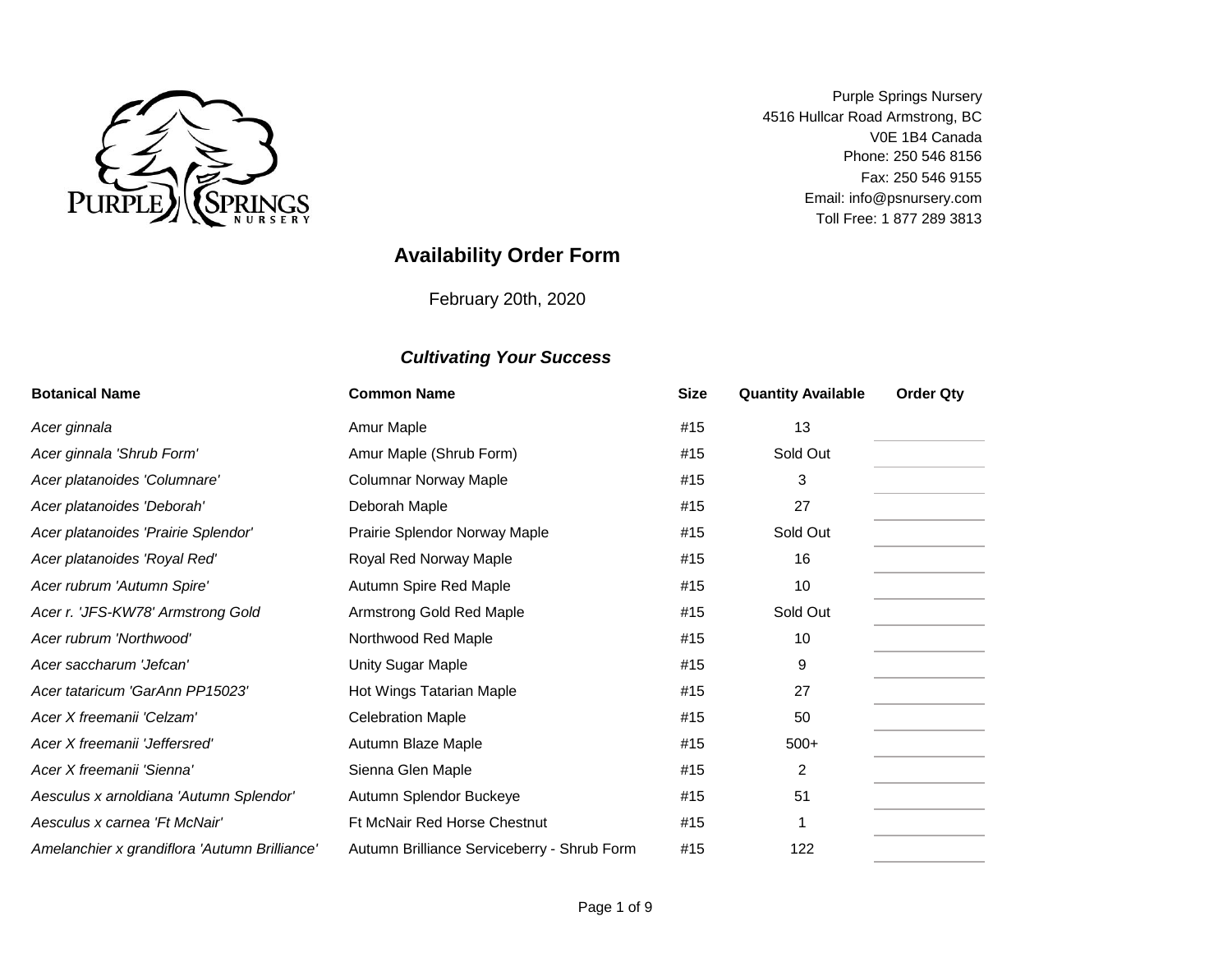| <b>Botanical Name</b>                | <b>Common Name</b>                         | <b>Size</b> | <b>Quantity Available</b> | <b>Order Qty</b> |
|--------------------------------------|--------------------------------------------|-------------|---------------------------|------------------|
| A. x grandiflora 'Autumn Brilliance' | Autumn Brilliance Serviceberry - Tree Form | #15         | 62                        |                  |
| Betula papyrifera 'Varen'            | Prairie Dream Paper Birch                  | #15         | Sold Out                  |                  |
| Betula platyphylla 'Fargo PP10963'   | Dakota Pinnacle Birch                      | #15         | 50                        |                  |
| Betula platyphylla 'Jefpark'         | <b>Parkland Pillar Birch</b>               | #15         | Sold Out                  |                  |
| Celtis 'JFS-KSU1'                    | <b>Prarie Sentinel Hackberry</b>           | #15         | 3                         |                  |
| Celtis occidentalis                  | <b>Common Hackberry</b>                    | #15         | 28                        |                  |
| Crataegus x mordenensis 'Snowbird'   | Snowbird Hawthorn                          | #15         | Sold Out                  |                  |
| Crataegus x mordenensis 'Toba'       | Toba Hawthorn                              | #15         | 121                       |                  |
| Elaeagnus angustifolia               | <b>Russian Olive</b>                       | #15         | 4                         |                  |
| Fraxinus pennsylvanica 'Patmore'     | Patmore Green Ash                          | #15         | 95                        |                  |
| Fraxinus pennsylvanica 'Rugby'       | Prairie Spire Ash                          | #15         | 60                        |                  |
| Gleditsia triacanthos 'Harve'        | Northern Acclaim Honeylocust               | #15         | June                      |                  |
| Gleditsia triacanthos 'Suncole'      | <b>Sunburst Honeylocust</b>                | #15         | 39                        |                  |
| Gleditsia t. var. i. 'Shademaster'   | Shademaster Honeylocust                    | #15         | 1                         |                  |
| Juglans regia 'Carpathian'           | English Walnut                             | #15         | 12                        |                  |
| Liquidambar styraciflua 'Moraine'    | Moraine Sweetgum                           | #15         | 21                        |                  |
| Malus x 'Courageous'                 | Courageous Crabapple                       | #15         | Sold Out                  |                  |
| Malus domestica 'Honeycrisp'         | Honeycrisp Apple                           | #15         | June                      |                  |
| Malus x 'Jeflite'                    | <b>Starlite Flowering Crabapple</b>        | #15         | 5                         |                  |
| Malus x 'Spring Snow'                | Spring Snow Flowering Crabapple            | #15         | 4                         |                  |
| Malus x 'Thunderchild'               | Thunderchild Flowering Crabapple           | #15         | 129                       |                  |
| Malus x adstringens 'Durleo'         | <b>Gladiator Flowering Crabapple</b>       | #15         | 58                        |                  |
| Physocarpus opulifolius 'Monlo'      | Diablo Ninebark                            | #15         | 34                        |                  |
| Populus tremula 'Erecta'             | Swedish Columnar Aspen                     | #15         | June                      |                  |
| Populus tremuloides                  | Trembling Aspen (tree Form)                | #15         | 68                        |                  |
| Populus tremuloides 'Clump form'     | Trembling Aspen Clump Form                 | #15         | 12                        |                  |
| Prunus evans                         | Evans Cherry                               | #15         | $\mathbf{1}$              |                  |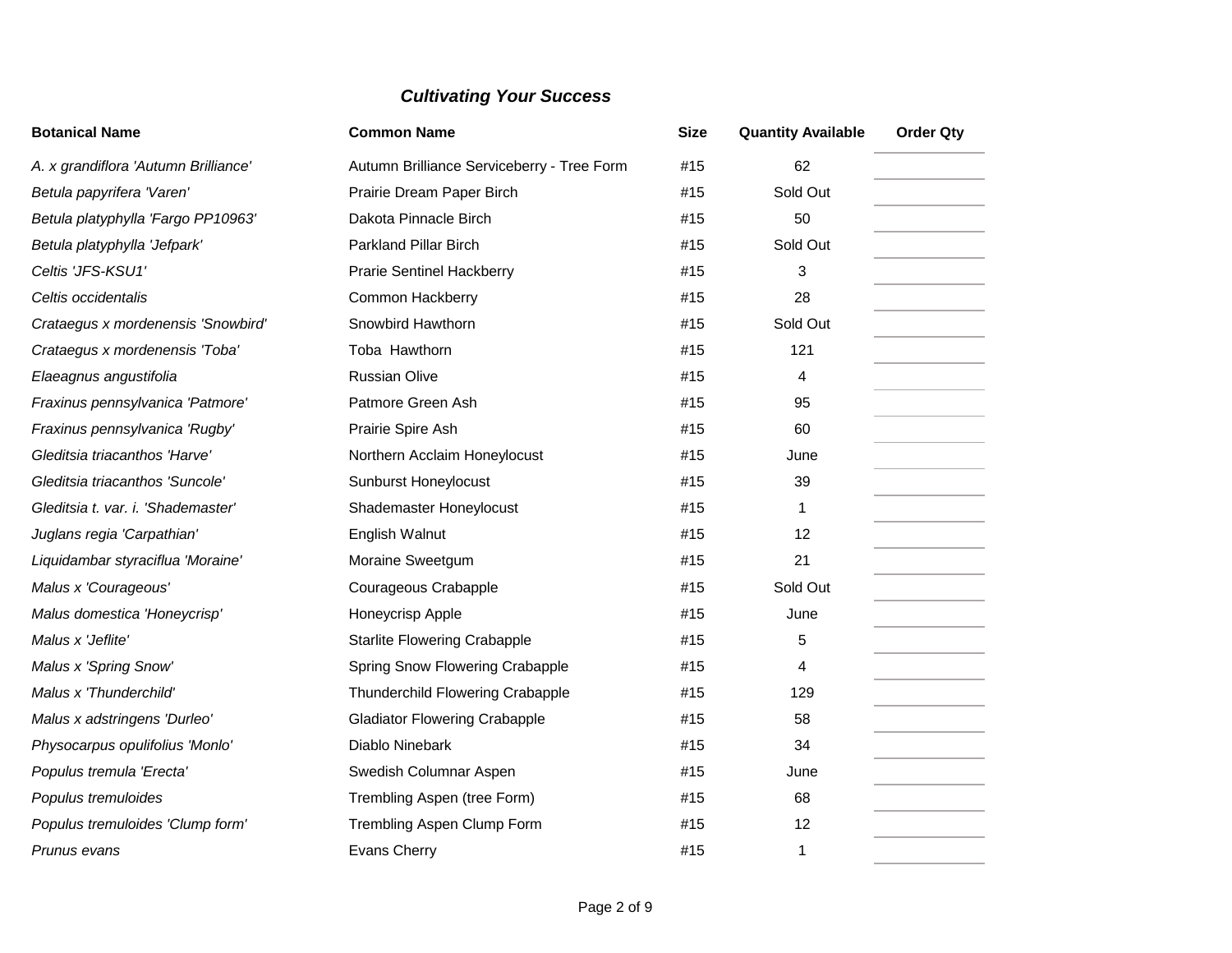| <b>Botanical Name</b>               | <b>Common Name</b>              | <b>Size</b> | <b>Quantity Available</b> | <b>Order Qty</b> |
|-------------------------------------|---------------------------------|-------------|---------------------------|------------------|
| Prunus nigra 'Princess Kay'         | Princess Kay Flowering Plum     | #15         | 3                         |                  |
| Prunus virginiana                   | <b>Schubert Chokecherry</b>     | #15         | Sold Out                  |                  |
| Pyrus 'DurPSN303'                   | Navigator Pear                  | #15         | Sold Out                  |                  |
| Quercus macrocarpa                  | <b>Burr Oak</b>                 | #15         | 81                        |                  |
| Sorbus aucuparia 'Michred'          | Cardinal Royal Mountain Ash     | #15         | 19                        |                  |
| Sorbus decora                       | Showy Mountain Ash              | #15         | 10                        |                  |
| Syringa reticulata 'Ivory Silk'     | Ivory Silk Japanese Lilac       | #15         | 113                       |                  |
| Syringa reticulata clump            | Ivory Silk Japanese Lilac clump | #15         | Sold Out                  |                  |
| Tilia americana 'American Sentry'   | American Sentry Linden          | #15         | 35                        |                  |
| Tilia americana euchlora 'Redmond'  | Redmond Linden                  | #15         | Sold Out                  |                  |
| Tilia cordata 'Corzam'              | Corinthian Little Leaf Linden   | #15         | 3                         |                  |
| Tilia cordata 'Greenspire'          | Greenspire Littleleaf Linden    | #15         | 155                       |                  |
| Ulmus americana                     | American Elm                    | #15         | 1                         |                  |
| Ulmus americana 'Brandon'           | <b>Brandon Elm</b>              | #15         | 27                        |                  |
| <b>Bylands Upright Elm</b>          | <b>Bylands Upright Elm</b>      | #15         | Sold Out                  |                  |
| Ulmus americana 'Patmore'           | Patmore Elm                     | #15         | 26                        |                  |
|                                     |                                 |             |                           |                  |
| Acer ginnala                        | Amur Maple                      | 50mm        | Sold Out                  |                  |
| Acer negundo 'Sensation'            | <b>Sensation Boxelder</b>       | 50mm        | Sold Out                  |                  |
| Acer platanoides 'Deborah'          | Deborah Maple                   | 50mm        | 1                         |                  |
| Acer platanoides 'Deborah'          | Deborah Maple                   | 70mm        | 3                         |                  |
| Acer platanoides 'Deborah'          | Deborah Maple                   | Oversize    | 1                         |                  |
| Acer platanoides 'Prairie Splendor' | Prairie Splendor Norway Maple   | 50mm        | 20 (July)                 |                  |
| Acer tataricum 'GarAnn PP15023'     | Hot Wings Tatarian Maple        | 50mm        | Sold Out                  |                  |
| Acer X freemanii 'Jeffersred'       | Autumn Blaze Maple              | 50mm        | 200 (July)                |                  |
| Acer X freemanii 'Jeffersred'       | Autumn Blaze Maple              | 60mm        | July                      |                  |
| Acer X freemanii 'Jeffersred'       | Autumn Blaze Maple              | Oversize    | Sold Out                  |                  |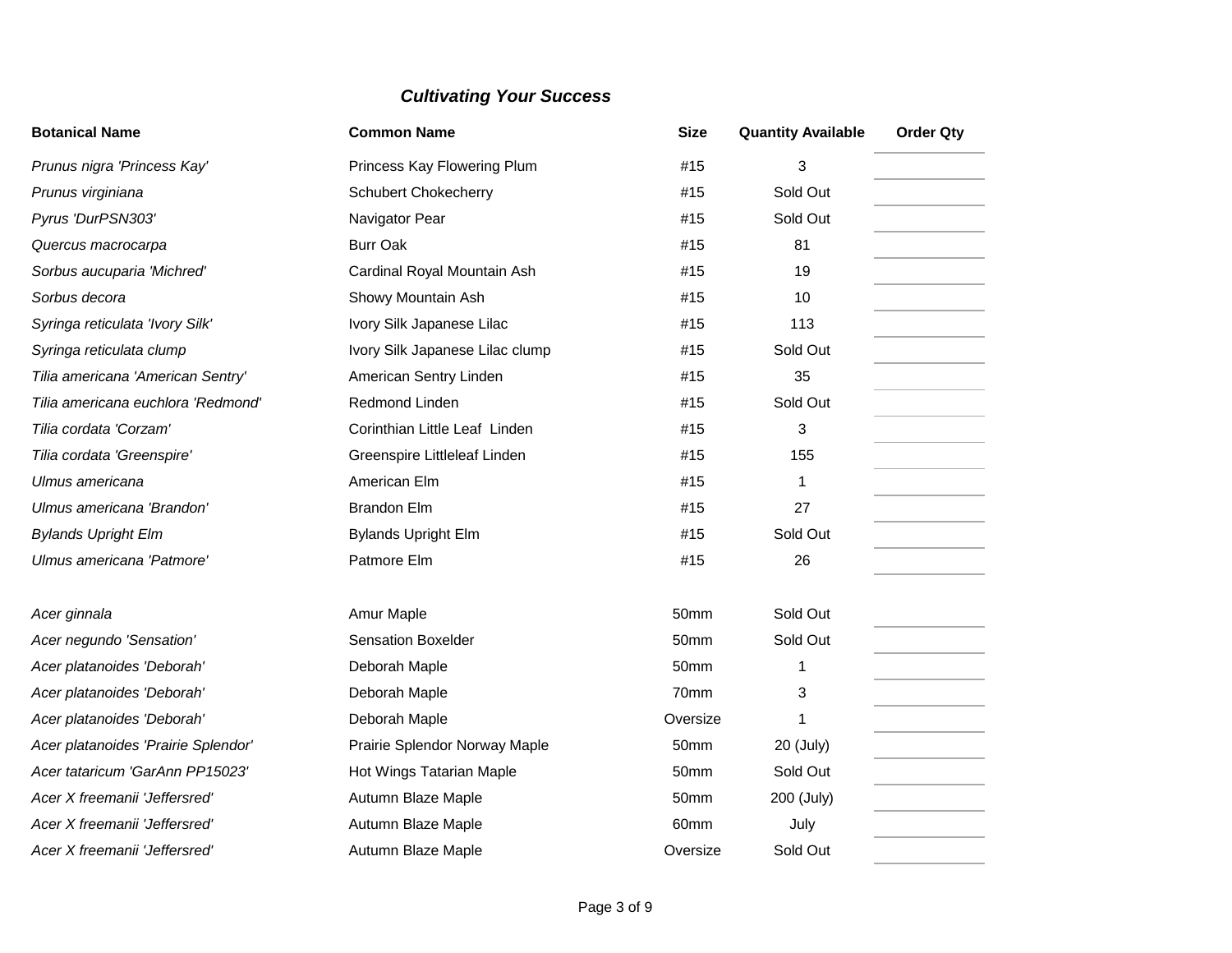| <b>Botanical Name</b>                   | <b>Common Name</b>           | <b>Size</b>      | <b>Quantity Available</b> | <b>Order Qty</b> |
|-----------------------------------------|------------------------------|------------------|---------------------------|------------------|
| Acer X freemanii 'Sienna'               | Sienna Glen Maple            | 50mm             | 14                        |                  |
| Acer X freemanii 'Sienna'               | Sienna Glen Maple            | 60 <sub>mm</sub> | 3                         |                  |
| Aesculus glabra                         | Ohio Buckeye                 | 50mm             | 36                        |                  |
| Aesculus glabra                         | Ohio Buckeye                 | 60mm             | 49                        |                  |
| Aesculus glabra                         | Ohio Buckeye                 | 70mm             | 9                         |                  |
| Aesculus x arnoldiana 'Autumn Splendor' | Autumn Splendor Buckeye      | 50mm             | 39                        |                  |
| Aesculus x arnoldiana 'Autumn Splendor' | Autumn Splendor Buckeye      | 60mm             | Sold Out                  |                  |
| Betula papyrifera 'Chickadee'           | Chickadee Birch              | 50mm             | Sold Out                  |                  |
| Betula papyrifera 'Chickadee'           | Chickadee Birch              | 60mm             | 4                         |                  |
| Betula papyrifera 'Chickadee'           | Chickadee Birch              | 70mm             | 3                         |                  |
| Betula papyrifera 'Varen'               | Prairie Dream Paper Birch    | 50 <sub>mm</sub> | 25                        |                  |
| Betula papyrifera 'Varen'               | Prairie Dream Paper Birch    | 60mm             | 58                        |                  |
| Betula papyrifera 'Varen'               | Prairie Dream Paper Birch    | 70mm             | 15                        |                  |
| Betula papyrifera 'Varen'               | Prairie Dream Paper Birch    | Oversize         | 2                         |                  |
| Betula platyphylla 'Fargo PP10963'      | Dakota Pinnacle Birch        | 50mm             | 2                         |                  |
| Betula platyphylla 'Fargo PP10963'      | Dakota Pinnacle Birch        | 60mm             | 1                         |                  |
| Betula platyphylla 'Fargo PP10963'      | Dakota Pinnacle Birch        | 70mm             | $\overline{2}$            |                  |
| Betula platyphylla 'Fargo PP10963'      | Dakota Pinnacle Birch        | Oversize         | Sold Out                  |                  |
| Betula platyphylla 'Jefpark'            | <b>Parkland Pillar Birch</b> | 50mm             | 64                        |                  |
| Betula platyphylla 'Jefpark'            | Parkland Pillar Birch        | 60mm             | 139                       |                  |
| Betula platyphylla 'Jefpark'            | <b>Parkland Pillar Birch</b> | 70mm             | 30                        |                  |
| Betula platyphylla 'Jefpark'            | Parkland Pillar Birch        | Oversize         | 11                        |                  |
| Caragana aborescens 'Sutherland'        | Sutherland Caragana          | 50mm             | Sold Out                  |                  |
| Caragana aborescens 'Sutherland'        | Sutherland Caragana          | 60mm             | Sold Out                  |                  |
| Crataegus x mordenensis 'Snowbird'      | Snowbird Hawthorn            | 50mm             | 206                       |                  |
| Crataegus x mordenensis 'Snowbird'      | Snowbird Hawthorn            | 60mm             | 152                       |                  |
| Crataegus x mordenensis 'Snowbird'      | Snowbird Hawthorn            | 70mm             | 157                       |                  |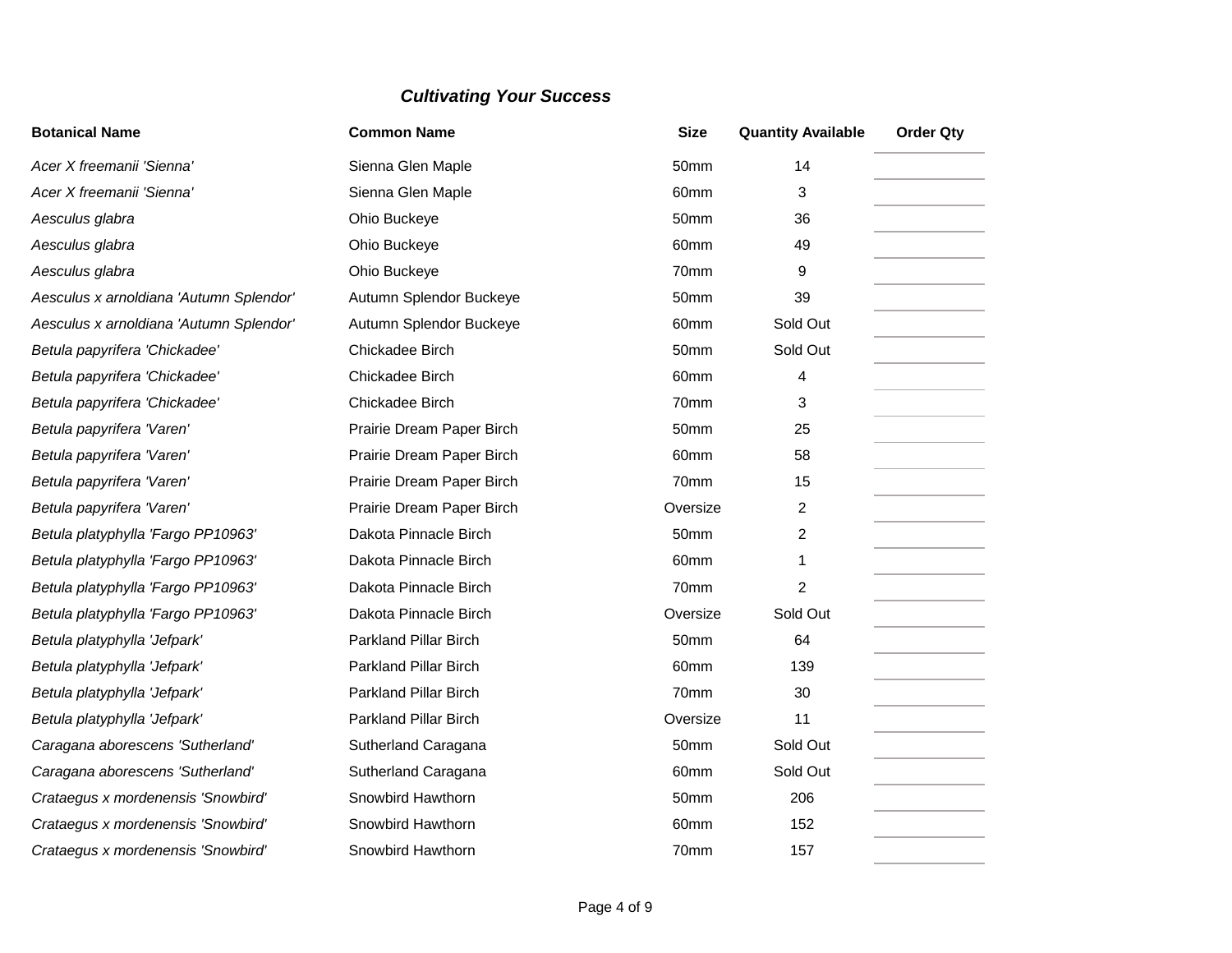# **Botanical Name Common Name Size Quantity Available Order Qty Crataegus x mordenensis 'Snowbird'** Snowbird Hawthorn Summer State State Coversize 54 **Crataegus x mordenensis 'Toba'** Toba Hawthorn **50mm** Sold Out 50mm Sold Out *Crataegus x mordenensis 'Toba'* Toba Hawthorn **60mm** 60mm 49 *Crataegus x mordenensis 'Toba'* Toba Hawthorn 70mm 50 **Crataegus x mordenensis 'Toba'** Toba Hawthorn **Crataegus X Coversize** 64 *Fraxinus pennsylvanica 'Durwinky'* Trojan Ash 70mm 1 *Fraxinus pennsylvanica 'Durwinky'* Trojan Ash **Troving and Troving Ash Coversize** 1 *Fraxinus pennsylvanica 'Patmore'* Patmore Green Ash 50mm 22 *Fraxinus pennsylvanica 'Patmore'* Patmore Green Ash 60mm 29 *Fraxinus pennsylvanica 'Patmore'* Patmore Green Ash 70mm 14 *Fraxinus pennsylvanica 'Patmore'* Patmore Green Ash Oversize 1 *Fraxinus pennsylvanica 'Rugby'* Prairie Spire Ash **194** 50mm 194 *Fraxinus pennsylvanica 'Rugby'* Prairie Spire Ash **60mm** 60 *Fraxinus pennsylvanica 'Rugby'* Prairie Spire Ash 70mm Sold Out *Fraxinus pennsylvanica 'Summit'* Summit Green Ash 50mm Sold Out *Fraxinus pennsylvanica 'Summit'* Summit Green Ash **60mm** 2 *Fraxinus pennsylvanica 'Summit'* Summit Green Ash 70mm 14 **Gleditsia triacanthos 'Harve'** Northern Acclaim Honeylocust 50mm Sold Out Sold Out **Gleditsia triacanthos 'Harve' Northern Acclaim Honeylocust** 60mm Sold Out *Malus domestica 'Honeycrisp'*  $\blacksquare$  Honeycrisp Apple  $\blacksquare$  50mm 33 *Malus 'Royalty'* The Constant Revel of Royalty Flowering Crabapple 50mm 17 *Malus 'Royalty'* **Contains Accord Contains Critical** Royalty Flowering Crabapple 60mm 16 *Malus 'Royalty'* The Common Crabapple **Royalty Flowering Crabapple** 70mm 2 Malus 'Royalty' **Royalty Flowering Crabapple Royalty Flowering Crabapple Royalty Flowering Crabapple Constant Constant Constant Constant Constant Constant Constant Constant Constant Constant Constant Constant Constan** *Malus x adstringens 'Durleo'* **Gladiator Flowering Crabapple** 50mm 500+ *Malus x adstringens 'Durleo'* 68 Gladiator Flowering Crabapple 60mm 68 *Malus x adstringens 'Durleo'* Gladiator Flowering Crabapple 70mm 2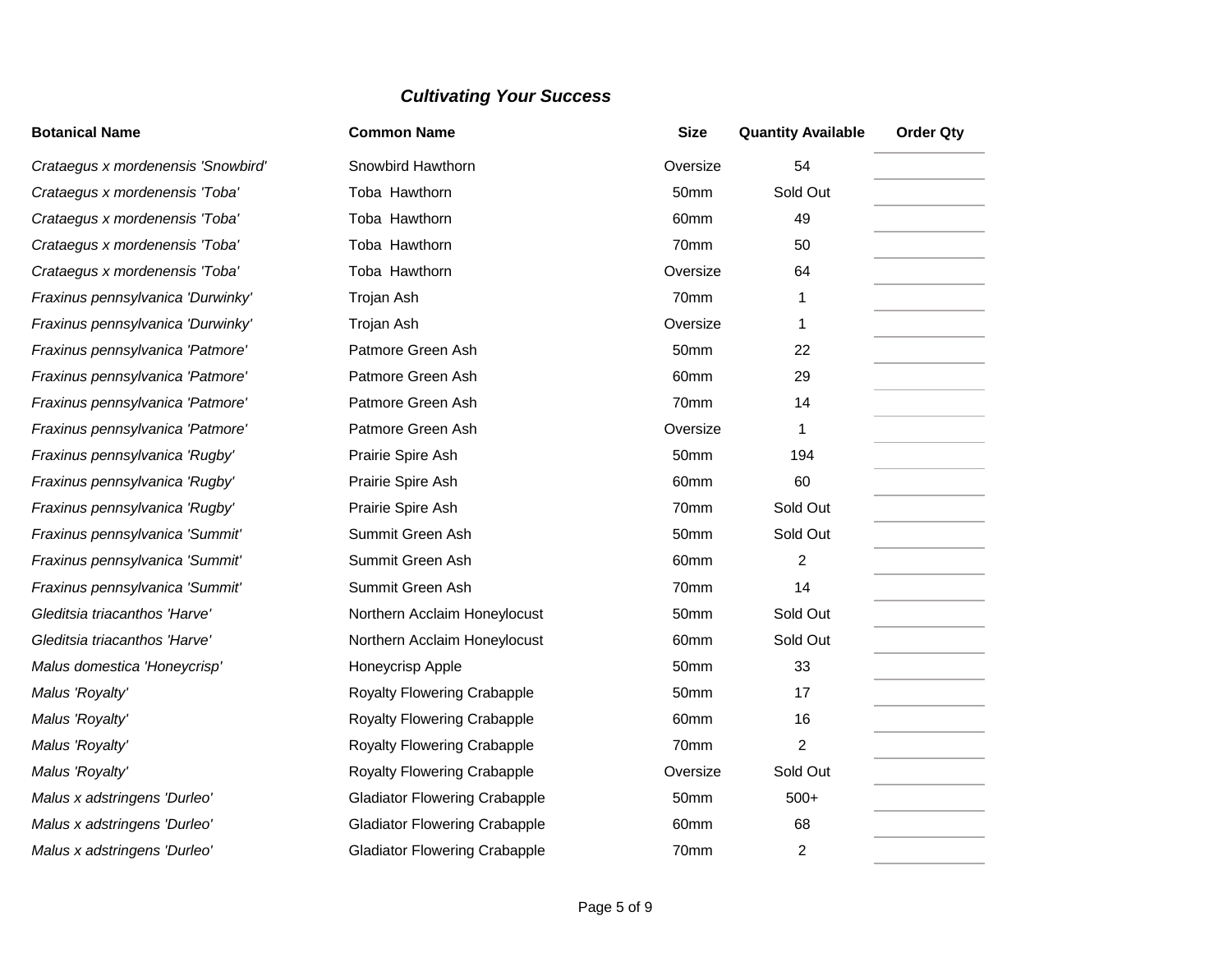| <b>Botanical Name</b>      | <b>Common Name</b>                      | <b>Size</b>      | <b>Quantity Available</b> | <b>Order Qty</b> |
|----------------------------|-----------------------------------------|------------------|---------------------------|------------------|
| Malus x 'Courageous'       | Courageous Crabapple                    | 50mm             | 117                       |                  |
| Malus x 'Courageous'       | Courageous Crabapple                    | 60mm             | 50                        |                  |
| Malus x 'Courageous'       | Courageous Crabapple                    | 70mm             | 5                         |                  |
| Malus x 'Jeflite'          | <b>Starlite Flowering Crabapple</b>     | 50 <sub>mm</sub> | 170                       |                  |
| Malus x 'Jeflite'          | <b>Starlite Flowering Crabapple</b>     | 60mm             | 17                        |                  |
| Malus x 'Spring Snow'      | Spring Snow Flowering Crabapple         | 50mm             | 40                        |                  |
| Malus x 'Spring Snow'      | Spring Snow Flowering Crabapple         | 60mm             | 17                        |                  |
| Malus x 'Spring Snow'      | Spring Snow Flowering Crabapple         | 70mm             | 1                         |                  |
| Malus x 'Thunderchild'     | Thunderchild Flowering Crabapple        | 50mm             | 54                        |                  |
| Malus x 'Thunderchild'     | <b>Thunderchild Flowering Crabapple</b> | 60mm             | 2                         |                  |
| Picea pungens              | Colorado Spruce                         | 150cm            | 202                       |                  |
| Picea pungens              | Colorado Spruce                         | 200cm            | 130                       |                  |
| Picea pungens              | Colorado Spruce                         | 250cm            | 10                        |                  |
| Picea pungens              | Colorado Spruce                         | 300cm            | 4                         |                  |
| Picea pungens 'Fastigiata' | Columnar Colorado Blue Spruce           | 150cm            | Sold Out                  |                  |
| Picea pungens 'Fastigiata' | Columnar Colorado Blue Spruce           | 200cm            | Sold Out                  |                  |
| Picea pungens 'Fastigiata' | Columnar Colorado Blue Spruce           | 250cm            | Sold Out                  |                  |
| Pinus cembra               | Swiss Stone Pine                        | 200cm            | Sold Out                  |                  |
| Pinus contorta             | Lodgepole Pine                          | 150cm            | 31                        |                  |
| Pinus contorta             | Lodgepole Pine                          | 200cm            | 12                        |                  |
| Pinus contorta             | Lodgepole Pine                          | 250cm            | Sold Out                  |                  |
| Pinus contorta             | Lodgepole Pine                          | 300cm            | 5                         |                  |
| Pinus ponderosa            | Ponderosa Pine                          | 150cm            |                           |                  |
| Pinus sylvestris           | <b>Scots Pine</b>                       | 150cm            | Sold Out                  |                  |
| Pinus sylvestris           | <b>Scots Pine</b>                       | 200cm            | Sold Out                  |                  |
| Pinus sylvestris           | <b>Scots Pine</b>                       | 250cm            | Sold Out                  |                  |
| Pinus sylvestris           | <b>Scots Pine</b>                       | 300cm            | 4                         |                  |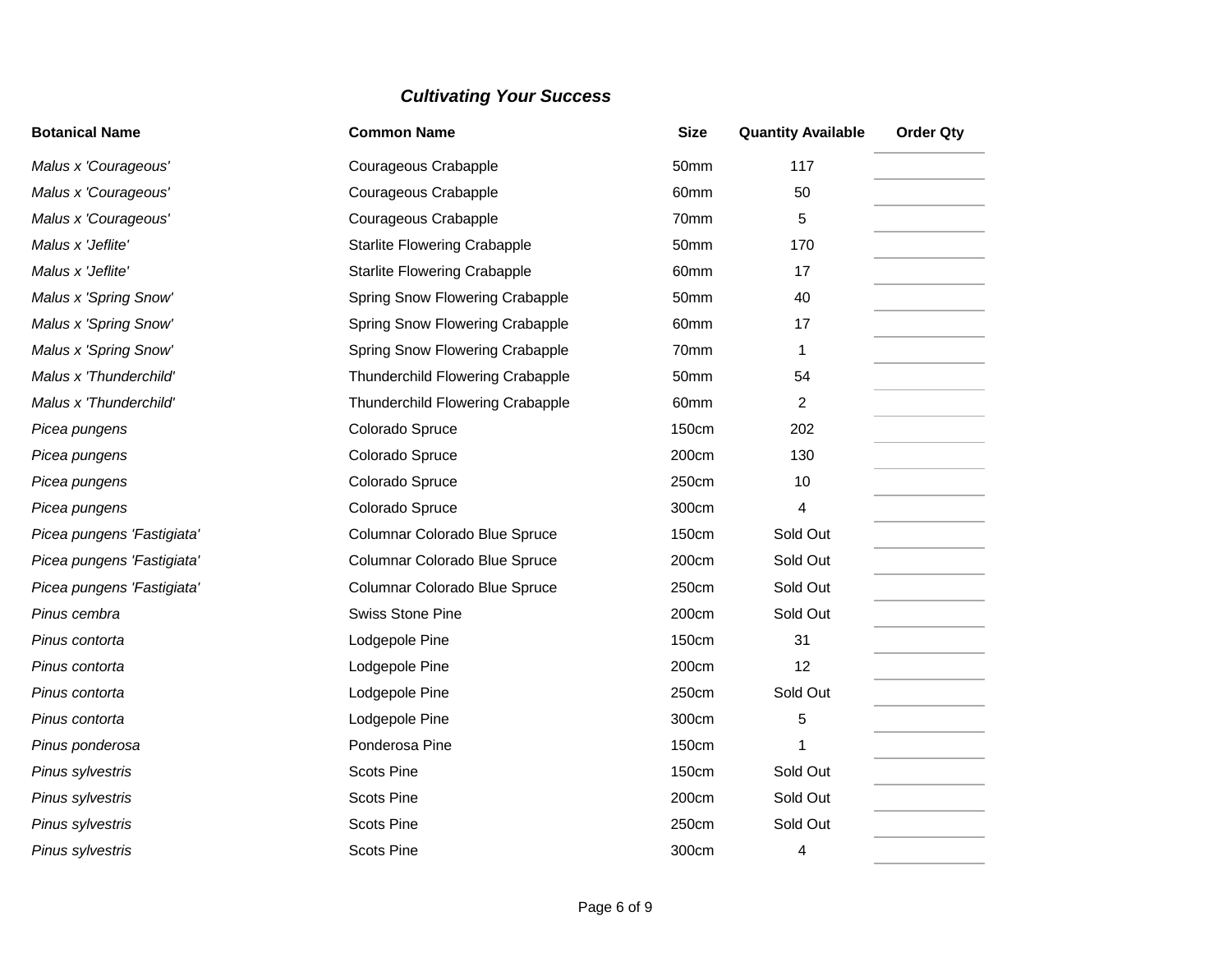| <b>Botanical Name</b>            | <b>Common Name</b>          | <b>Size</b> | <b>Quantity Available</b> | <b>Order Qty</b> |
|----------------------------------|-----------------------------|-------------|---------------------------|------------------|
| Populus assiniboine              | Assiniboine Poplar          | 60mm        | Sold Out                  |                  |
| Populus assiniboine              | Assiniboine Poplar          | 70mm        | 1                         |                  |
| Populus assiniboine              | Assiniboine Poplar          | Oversize    | 83                        |                  |
| Populus tremula 'Erecta'         | Swedish Columnar Aspen      | 50mm        | 294                       |                  |
| Populus tremula 'Erecta'         | Swedish Columnar Aspen      | 60mm        | 343                       |                  |
| Populus tremula 'Erecta'         | Swedish Columnar Aspen      | 70mm        | 234                       |                  |
| Populus tremula 'Erecta'         | Swedish Columnar Aspen      | Oversize    | 148                       |                  |
| Populus tremuloides              | Trembling Aspen (tree Form) | 50mm        | 173                       |                  |
| Populus tremuloides              | Trembling Aspen (tree Form) | 60mm        | 200                       |                  |
| Populus tremuloides              | Trembling Aspen (tree Form) | 70mm        | Sold Out                  |                  |
| Populus tremuloides              | Trembling Aspen (tree Form) | Oversize    | Sold Out                  |                  |
| Populus tremuloides 'Clump form' | Trembling Aspen Clump Form  | 50mm        | 3                         |                  |
| Populus tremuloides 'Clump form' | Trembling Aspen Clump Form  | 60mm        | 3                         |                  |
| Populus tremuloides 'Clump form' | Trembling Aspen Clump Form  | 70mm        | Sold Out                  |                  |
| Populus tremuloides 'Clump form' | Trembling Aspen Clump Form  | Oversize    | 3                         |                  |
| Populus x 'Byland Green'         | <b>Byland Green Poplar</b>  | 50mm        | 11                        |                  |
| Populus x 'Byland Green'         | <b>Byland Green Poplar</b>  | 60mm        | Sold Out                  |                  |
| Populus x 'Byland Green'         | <b>Byland Green Poplar</b>  | 70mm        | 3                         |                  |
| Populus x 'Byland Green'         | <b>Byland Green Poplar</b>  | Oversize    | 54                        |                  |
| Populus x 'Tristis'              | <b>Tristis Poplar</b>       | 50mm        | Sold Out                  |                  |
| Populus x 'Tristis'              | <b>Tristis Poplar</b>       | 60mm        | Sold Out                  |                  |
| Populus x 'Tristis'              | <b>Tristis Poplar</b>       | 70mm        | 4                         |                  |
| Populus x 'Tristis'              | <b>Tristis Poplar</b>       | Oversize    | 61                        |                  |
| Prunus nigra 'Princess Kay'      | Princess Kay Flowering Plum | 50mm        | $25$ (July)               |                  |
| Prunus virginiana                | <b>Schubert Chokecherry</b> | 50mm        | 68                        |                  |
| Prunus virginiana                | <b>Schubert Chokecherry</b> | 60mm        | 76                        |                  |
| Prunus virginiana                | <b>Schubert Chokecherry</b> | 70mm        | 12                        |                  |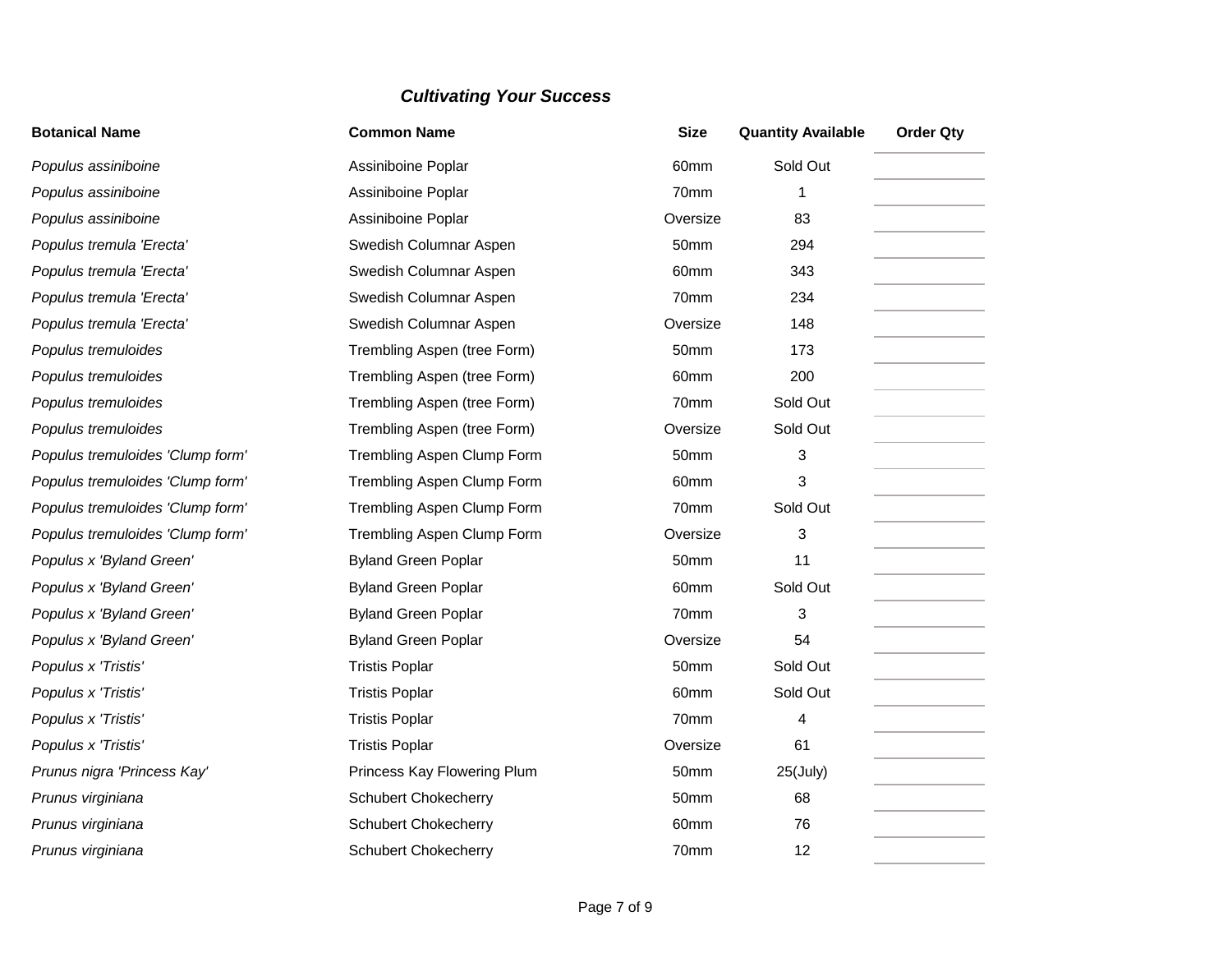| <b>Botanical Name</b>              | <b>Common Name</b>            | <b>Size</b>      | <b>Quantity Available</b> | <b>Order Qty</b> |
|------------------------------------|-------------------------------|------------------|---------------------------|------------------|
| Prunus virginiana                  | <b>Schubert Chokecherry</b>   | Oversize         | 4                         |                  |
| Pyrus 'DurPSN303'                  | Navigator Pear                | 50mm             | Sold Out                  |                  |
| Quercus macrocarpa                 | <b>Burr Oak</b>               | 50mm             | Sold Out                  |                  |
| Quercus macrocarpa                 | <b>Burr Oak</b>               | 60mm             | 18                        |                  |
| Quercus macrocarpa                 | <b>Burr Oak</b>               | 70mm             | 4                         |                  |
| Quercus macrocarpa                 | <b>Burr Oak</b>               | Oversize         | 22                        |                  |
| Quercus macrocarpa 'Top Gun'       | Top Gun Burr Oak              | 50mm             | 10                        |                  |
| Quercus rubra                      | Northern Red Oak              | 50mm             | $\overline{c}$            |                  |
| Quercus rubra                      | Northern Red Oak              | 60mm             | Sold Out                  |                  |
| Sorbus aucuparia 'Black Hawk'      | <b>Blackhawk Mountain Ash</b> | Oversize         | 3                         |                  |
| Sorbus aucuparia 'Michred'         | Cardinal Royal Mountain Ash   | 50mm             | 61                        |                  |
| Sorbus aucuparia 'Michred'         | Cardinal Royal Mountain Ash   | 60mm             | 82                        |                  |
| Sorbus aucuparia 'Rossica'         | Russian Mountain Ash          | 50mm             | 53                        |                  |
| Sorbus aucuparia 'Rossica'         | Russian Mountain Ash          | 60mm             | 45                        |                  |
| Sorbus aucuparia 'Rossica'         | Russian Mountain Ash          | 70mm             | 33                        |                  |
| Sorbus aucuparia 'Rossica'         | Russian Mountain Ash          | Oversize         | 1                         |                  |
| Sorbus decora                      | Showy Mountain Ash            | 50 <sub>mm</sub> | 152                       |                  |
| Sorbus decora                      | Showy Mountain Ash            | 60mm             | 6                         |                  |
| Sorbus decora                      | Showy Mountain Ash            | 70mm             | 5                         |                  |
| Sorbus decora                      | Showy Mountain Ash            | Oversize         |                           |                  |
| Syringa reticulata 'Ivory Pillar'  | Ivory Pillar Japanese Lilac   | 50mm             | 35 (July)                 |                  |
| Syringa reticulata 'Ivory Silk'    | Ivory Silk Japanese Lilac     | 50mm             | 200 (July)                |                  |
| Syringa reticulata 'Ivory Silk'    | Ivory Silk Japanese Lilac     | 60mm             | 2                         |                  |
| Syringa reticulata 'Ivory Silk'    | Ivory Silk Japanese Lilac     | Oversize         | 3                         |                  |
| Syringa reticulata 'Summer Storm'  | Summer Storm Lilac            | 50mm             | 7                         |                  |
| Tilia americana 'American Sentry'  | American Sentry Linden        | 50mm             | 8                         |                  |
| Tilia americana euchlora 'Redmond' | Redmond Linden                | 50mm             | 6                         |                  |